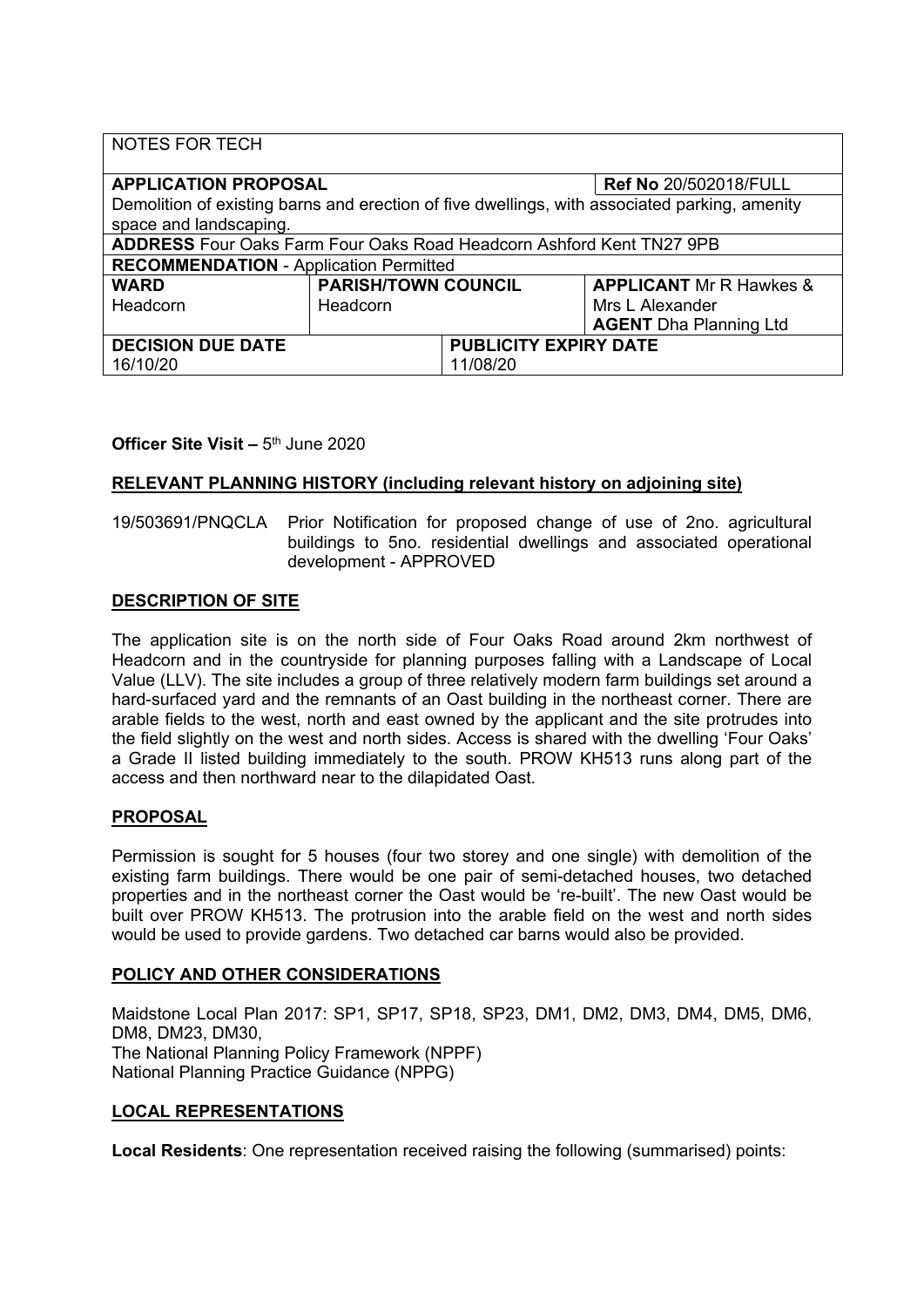1.Proposals are more palatable than the prior approval scheme.

- 2.Increase noise and disturbance from access which should be moved further away.
- 3.Intensive and cramped.
- 4.Soundproof fencing is needed.
- 5.Loss of privacy/overlooking.
- 6.The barn element of the Oast would overbear the roundel.
- 7.Car barn for plot 5 will be overbearing.
- 8.Overbearing to listed building.
- 9.PROW should be diverted away from Four Oaks.
- 10.The proposed aerial view does not match the layout plan.
- 11.Dust, odours and vapours.
- 12.Asbestos.
- 13.Access will need to be kept clear at all times.
- 14.Flooding occurs and water should not be pushed towards Four Oaks.
- 15.Right to discharge across farmyard.
- 16.No details of foul drainage.

## **Headcorn Parish Council**: No objections.

## **Weald of Kent Protection Society**: Objects for the following (summarised) reasons:

-The garage to Plot 5 is too close to the listed building. -PROW should be diverted to the west of the proposed development.

## **CONSULTATION RESPONSES**

## **Kent Highways:** No objections

**KCC PROW**: No objections provided diversion of PROW KH513 is confirmed before any works commence.

**Environmental Health:** No objections subject to a condition relating to contamination.

**MBC Conservation Officer**: No objections.

**KCC Ecology**: No objections subject to conditions securing mitigation.

## **APPRAISAL**

The site is within the countryside where new residential development is generally not permitted. However, there is a genuine fallback position whereby the existing buildings can be converted to 5 dwellings and so there would be no increase in the number of properties. It has been established through recent case law (*Mansell v Tonbridge And Malling Borough Council*) that the fallback position of approved houses under permitted developments rights can justify proposals for new build housing and so I consider the principle is acceptable. As the permitted development scheme would convert the existing buildings and so not have a significant impact upon the area it needs to be considered whether the proposals are justified in terms of their impact. On this basis, I consider the main issues are as follows:

1.Impact upon the Countryside/LLV 2.Impact upon the setting of the Listed Building 3.Layout & Design 4.Residential Amenity 5.Highways & Parking 6.Affordable Housing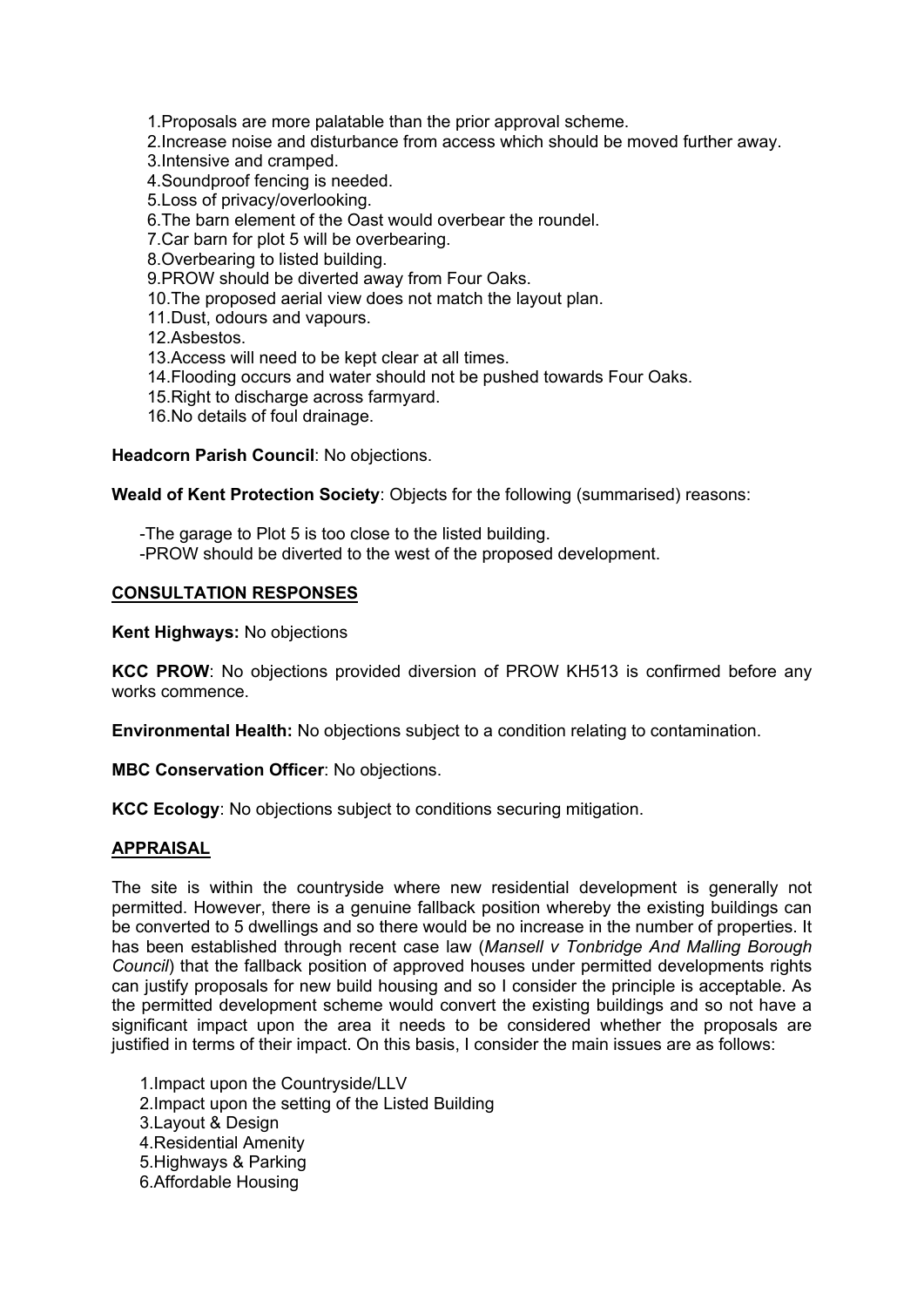## 7.Other Matters

#### Impact upon the Countryside/LLV

The position of the new houses are either where the existing buildings are, or within the farmyard area, apart from a minor protrusion (3.5m) on the west side. The gardens would protrude into the arable field on the west and north sides by around 11m. The new buildings would have a marginally greater impact than the current buildings mainly due to the protrusion to the west and the re-built Oast but would represent more appropriate buildings than the permitted conversions. The fallback conversions would have a poor appearance and look somewhat alien in the landscape with windows inserted in the agricultural buildings which were not designed as homes as opposed to well-designed buildings that look like farmhouses, workers cottages or converted barns. The proposals have been amended since originally submitted to reduce the garden projection on the northwest corner and provide a single storey building here. The impact of the garden projections into the field would be limited and the proposed rural boundary treatments (1.2m post and rail fencing) and native hedge and tree planting would soften this impact. For these reasons I do not consider the proposals would cause harm to the character or appearance of the landscape in accordance with policies SP17 and DM30.

#### Layout & Design

The proposals are designed to have the appearance of a traditional farmstead with buildings focused around the original listed farmhouse. There would be a semi-detached pair of 'workers cottages' (plots 1 & 2), a building that has the appearance of a converted barn (plot 4) and the re-built Oast (plot 5). Negotiations have taken place since the original submission where the removal of plot 3 was suggested as this was a 'farmhouse' design and so there would have been two 'farmhouses', and also to reduce the impact. In response plot 3 has been changed to a single storey 'stable' block style building which is a much more appropriate design and the decrease in scale significantly reduces the impact on the landscape. Amendments have also been made to have a less domestic character to plots 1 and 2 with the rationalisation of window openings to reduce these in terms of number and size. The car barn for plot 5 has been moved further from the listed building to provide more breathing space. The amended proposals are considered to be much more appropriate and better reflect a traditional farmstead in terms of layout and appearance.

Small landscaping areas are provided to the front of houses with new hedgerows enclosing plots. Native hedges and trees are proposed on the outside boundaries of the site which would provide an appropriate setting. The shared driveway/courtyard would be finished with gravel and driveways to plots 3, 4 and 5 would be resin bounded which would provide a high-quality finish.

The buildings would be of high quality with vernacular features such as fully hipped, barn hipped, and catslide roofs, pitched roof dormers, and timber boarding. Detailing is provided in the form of exposed rafters, projecting plinths, arched courses above windows, chimneys, traditional barn doors. Materials include brick, white and black timber weatherboarding, and clay tiles which would provide a high-quality appearance.

Overall, the layout is acceptable, and the house designs and materials are of a high quality in accordance with policies DM1 and DM30 and are of a quality appropriate for the setting of the listed building.

#### Four Oaks (Listed Building)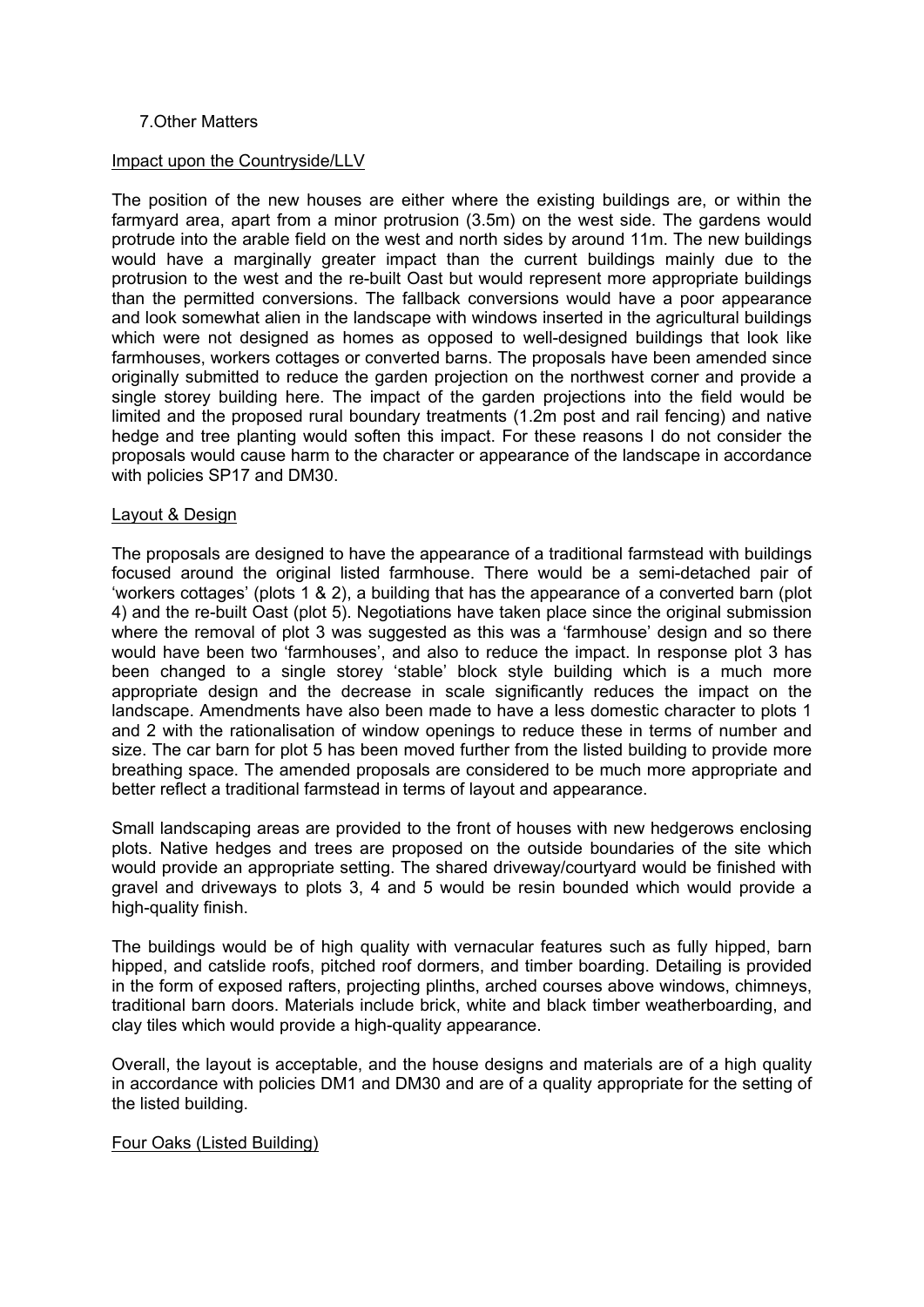Four Oaks is a timber framed C15 farmhouse with C16 or C17 alterations and a C19 facade. The ground floor is painted brick with the first-floor weather boarded below a plain tile roof. The historic setting of the farmhouse had farm buildings further north which have been replaced with prefabricated buildings closer to the listed building in the C19. So, the historic farmstead has been lost apart from the remnants of the Oast.

The Conservation Officer does not object to the proposed development and considers it would have a neutral impact on the setting of the listed building. The modern farm buildings are of poor appearance and will look even more alien with the conversion works permitted. Their removal and replacement with high quality houses I consider would enhance the setting of the farmhouse and for the reasons outlined above better reflect an historic farmstead in accordance with policy DM4 and the NPPF.

## Residential Amenity

Four Oaks would have new development to the east and north facing both its garden and the house. Plots 1 and 2 would have three small first floor windows which would be 20m from the house. The two closest windows would serve bathrooms and so can be obscured and at 20m would not cause any unacceptable overlooking of the house or garden, even if opened. The other window would serve a bedroom but would be 22m away which is an acceptable distance to prevent harmful overlooking. First floor windows on plot 4 would be 26m from the garden boundary of Four Oaks and plot 5 would be even further away with first floor windows on the roundel at an acute angle. These distances are sufficient to ensure no unacceptable loss of privacy would occur. The distances of the houses away from Four Oaks would also ensure there would be no overbearing impact or unacceptable loss of light and the nearer car barns are single storey. Any noise or smells from the normal use of the houses would not be unacceptable or an unusual situation. This is all in accordance with policy DM1.

The new houses have been designed so as not to overlook one another and so would all have sufficient privacy and amenity standards.

#### Highways & Parking

Kent Highways raise no objections to the proposals and each property would have at least 2 parking spaces which accords with the parking standards.

#### Ecology

Protect species (reptiles, GCN, bats) surveys have been carried out. For reptiles, a single grass snake was recorded and a mitigation strategy is proposed. For GCN, KCC Ecology advise that considering the limited habitat loss/fragmentation from the proposed development, it is not considered that a European Protected Species Mitigation (EPSM) licence would be required for the works, however, mitigation is required and that proposed is acceptable. For bats there is a likely absence for summer roosts and one building has low potential for a hibernation roost. However, due to the inaccessibility of the feature, an adequate survey would not be able to be undertaken to fully establish likely absence and so precautionary mitigation is proposed, which includes undertaking works outside of the hibernation period, pre-commencement surveys where possible, and installation of a hibernation bat box. KCC Ecology advise this is acceptable subject to conditions. Enhancements are proposed in the form of new wildflower planting, general landscaping and further bird and bats boxes can be secured in line with policy DM3.

#### Other Matters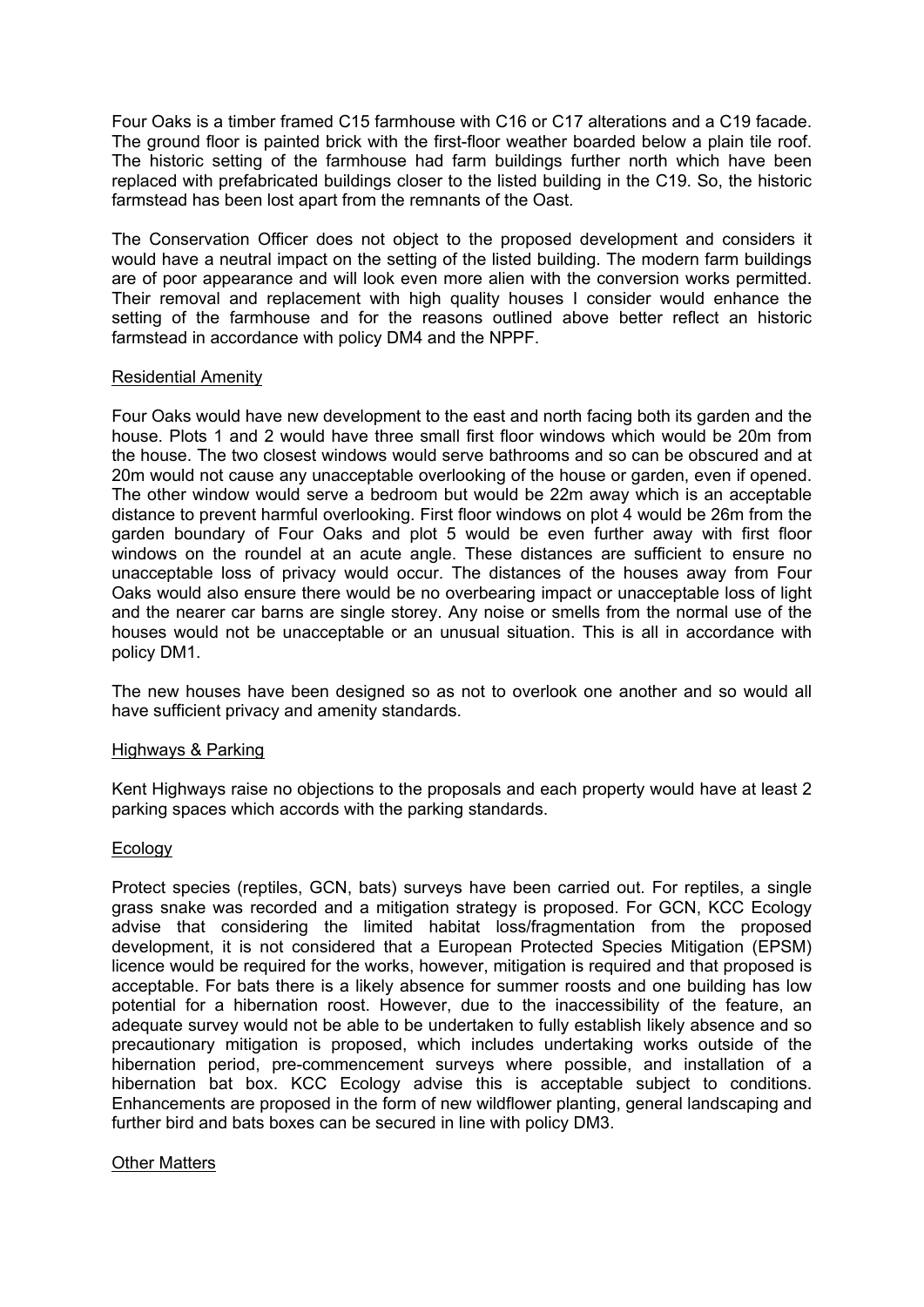It is considered appropriate to remove permitted development rights for extensions and alterations in view of the houses being carefully designed to appear as traditional buildings within a farmstead.

The site area for the development is just below the 0.5ha threshold in the NPPF and so no affordable housing provision is required.

The proposed Oast rebuild would be over PROW KH513 and so this would require diversion. I consider an alternative route which would be no less attractive could be achieved and this would be dealt with under a separate process. The applicant has shown a potential diversion on which representations have been made, however, this would be dealt with separately. KCC PROW have raised no objections subject to a diversion being made and approved.

Representations have referred to flooding, foul drainage, and asbestos. The site is not within a flood risk area and is not of a scale that requires a Flood Risk Assessment or drainage assessment. It is proposed to use soakaways to deal with surface water which is acceptable. The applicant has not decided how to deal with foul drainage at present but there are obviously solutions to this such as septic tanks or treatment plants where any necessary consents would need to be sought. Environmental Health legislation controls asbestos so this is not a panning issue.

## **Conclusion**

For the above reasons the proposals would provide a high-quality development that will enhance the setting of the Grade II listed farmhouse and will not result in any harm to the local landscape. There would be no harm to residential amenity, are no highway objections, and any other impacts would be suitably mitigated. As such the proposals represent a much better scheme than that which could be carried out under the prior approval development and on this basis permission is recommended subject to the following conditions

RECOMMENDATION – Application Permitted subject to the following conditions/reasons:

(1) The development hereby permitted shall be begun before the expiration of three years from the date of this permission;

Reason: In accordance with the provisions of Section 91 of the Town and Country Planning Act 1990 as amended by Section 51 of the Planning and Compulsory Purchase Act 2004.

(2) The development hereby permitted shall be carried out in accordance with the following approved plans:

14140/01B, 14140/11C, 14140/20A, 14140/21A, 14140/22A, 14140/23A, 14140/24A, 14140/25, 14140/26, 14140/27, 14140/28, 14140/29, 14140/30, 14140/31A

Reason: To clarify which plans have been approved.

(3) The development shall be carried out in accordance with the surface materials shown on drawing no. 14140/11C (gravel and resin bound gravel).

Reason: To ensure a satisfactory appearance to the development.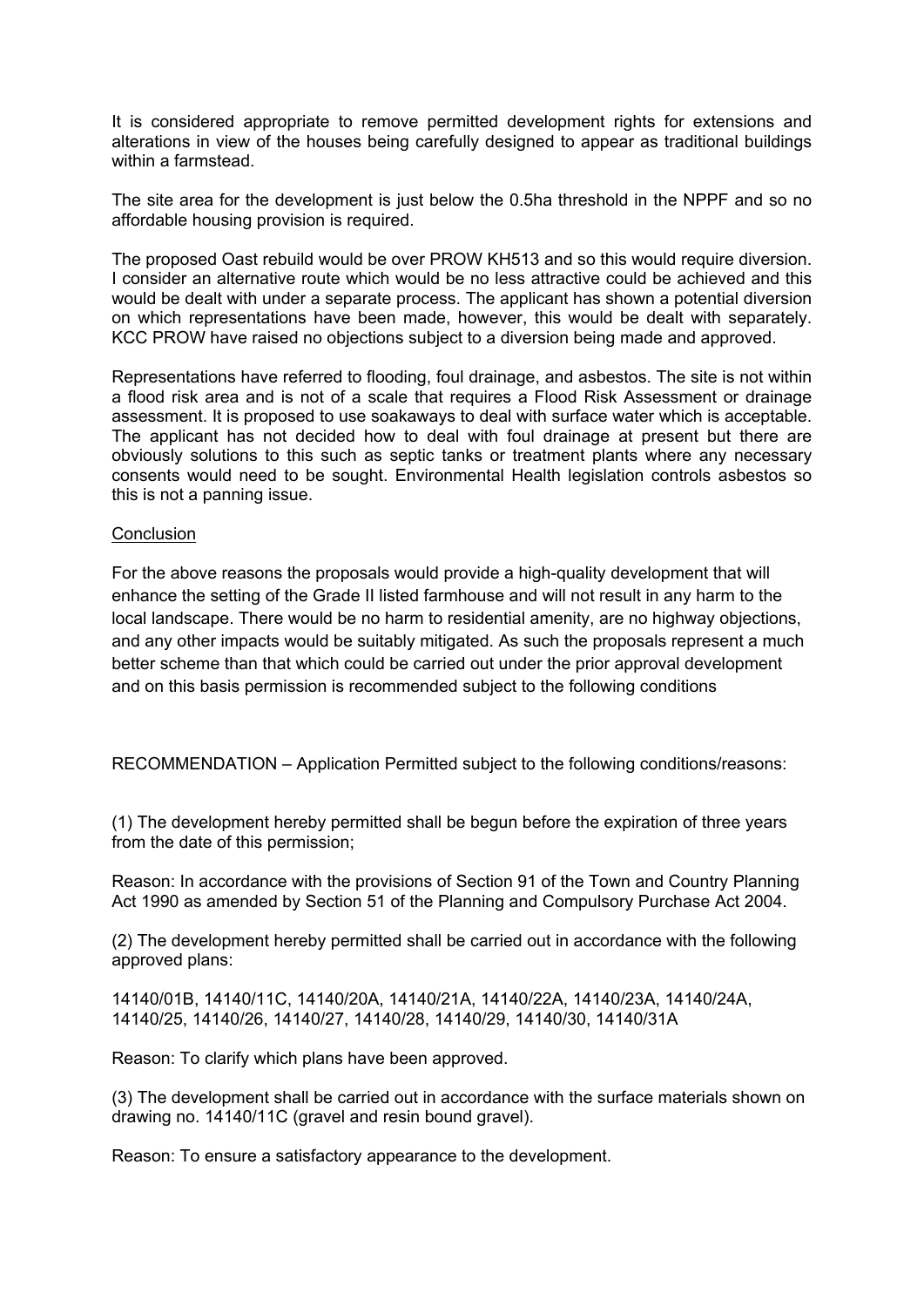(4) The development shall be carried out in accordance with the GCN and Reptile Mitigation Strategy and Works Method Statement and Bat Outline Mitigation Strategy within section 5 of the Protected Species Report (13/08/20) and section 5 of the Reptile Mitigation Strategy report (02/09/20).

Reason: To mitigate impacts upon ecology.

(5) The development hereby approved shall not commence above slab level until, a "lighting design strategy for biodiversity" for the site boundaries has been submitted to and approved in writing by the local planning authority. The lighting strategy shall:

a) Identify those areas/features on site that are particularly sensitive for bats and that are likely to cause disturbance in or around their breeding sites and resting places or along important routes used to access key areas of their territory;

b) Show how and where external lighting will be installed so that it can be clearly demonstrated that areas to be lit will not disturb or prevent the above species using their territory.

All external lighting shall be installed in accordance with the specifications and locations set out in the strategy and these shall be maintained thereafter in accordance with the strategy.

Reason: To mitigate impacts upon ecology.

(6) The development hereby approved shall not commence above slab level until, details of ecology enhancements to include bird and bat boxes have been submitted to and approved in writing by the local planning authority and the development shall be carried out in accordance with the approved details.

Reason: To ensure a satisfactory appearance to the development.

(7) The development hereby approved shall not commence above slab level until, written details providing adequate information to assess the materials to be used in the construction of the external surfaces of the buildings hereby permitted have been submitted to and approved in writing by the local planning authority and the development shall be constructed using the approved materials. The materials shall follow those set out in the application and include stock bricks, timber weatherboarding, and clay tiles.

Reason: To ensure a satisfactory appearance to the development.

(8) The development hereby approved shall not commence above slab level until, details of all fencing, walling and other boundary treatments, have been submitted to and approved in writing by the local planning authority and the development shall be carried out in accordance with the approved details before the first occupation of the building(s) or land and maintained thereafter;

Reason: To ensure a satisfactory appearance to the development and to safeguard the enjoyment of their properties by existing and prospective occupiers.

(9) The development hereby approved shall not commence above slab level until the precise details of the landscape scheme as shown on drawing no. 14140/11C, which shall be designed in accordance with the principles of the Council's landscape character guidance, has been submitted to and approved in writing by the local planning authority. The scheme shall include a planting specification, programme of implementation and a 5-year management plan.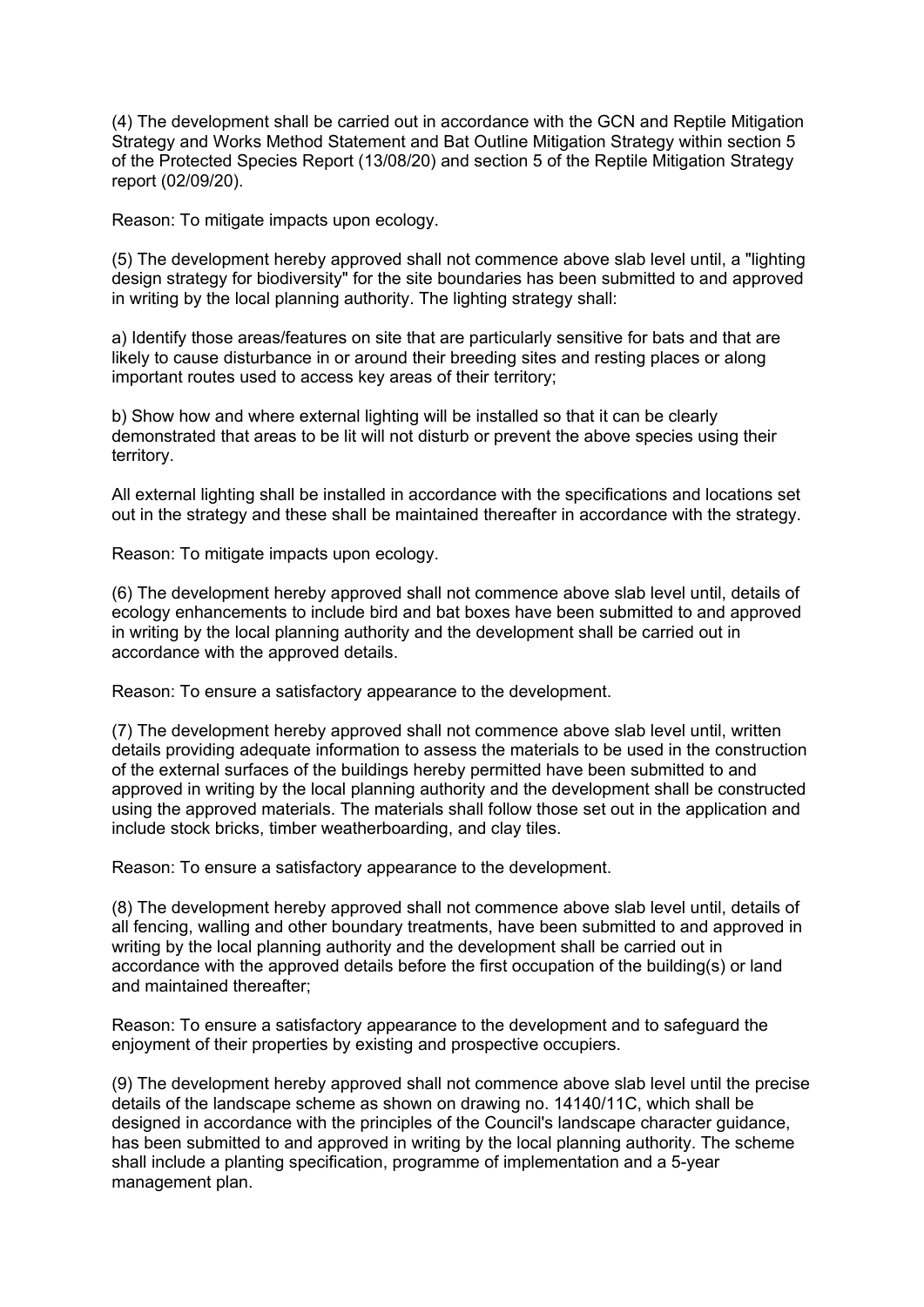Reason: In the interests of landscape, visual impact and amenity of the area and to ensure a satisfactory appearance to the development.

(10) All planting, seeding and turfing specified in the approved landscape details shall be carried out either before or in the first planting season (October to February) following the occupation of the building(s) or the completion of the development, whichever is the sooner; and seeding or turfing which fails to establish or any trees or plants which, within five years from the first occupation of a property, commencement of use or adoption of land, die or become so seriously damaged or diseased that their long term amenity value has been adversely affected shall be replaced in the next planting season with plants of the same species and size as detailed in the approved landscape scheme unless the local planning authority gives written consent to any variation.

Reason: In the interests of landscape, visual impact and amenity of the area and to ensure a satisfactory appearance to the development.

(11) Each dwelling hereby approved shall not be occupied until a minimum of one electric vehicle charging point has been installed at the property, and it shall thereafter be retained for that purpose.

Reason: To promote the reduction of CO2 emissions through the use of low emissions vehicles.

(12) Before Plot 1 is first occupied, the proposed first floor west facing bathroom window shall be obscure glazed and shall subsequently be maintained as such. Before Plot 2 is first occupied, the proposed first floor west facing bathroom window shall be obscure glazed and shall subsequently be maintained as such.

Reason: To prevent overlooking of adjoining properties and to safeguard the privacy of existing and prospective occupiers.

(13) Notwithstanding the provisions of the Town and Country Planning (General Permitted Development) (England) Order 2015 (or any order revoking and re-enacting that Order with or without modification) no development within Schedule 2, Part 1, Class(es) A, B, C, and D to that Order shall be carried out without the permission of the local planning authority;

Reason: To safeguard the character and appearance of the dwellings.

(14) If during construction/demolition works evidence of potential contamination is encountered, works shall cease and the site fully assessed to enable an appropriate remediation plan to be developed. Works shall not re-commence until an appropriate remediation scheme has been submitted to, and approved in writing by, the Local Planning Authority and the remediation has been completed. Upon completion of the building works, this condition shall not be discharged until a closure report has been submitted to and approved in writing by the Local Planning Authority. The closure report shall include details of;

a) Details of any sampling and remediation works conducted and quality assurance certificates to show that the works have been carried out in full in accordance with the approved methodology.

b) Details of any post-remedial sampling and analysis to show the site has reached the required clean-up criteria shall be included in the closure report together with the necessary documentation detailing what waste materials have been removed from the site.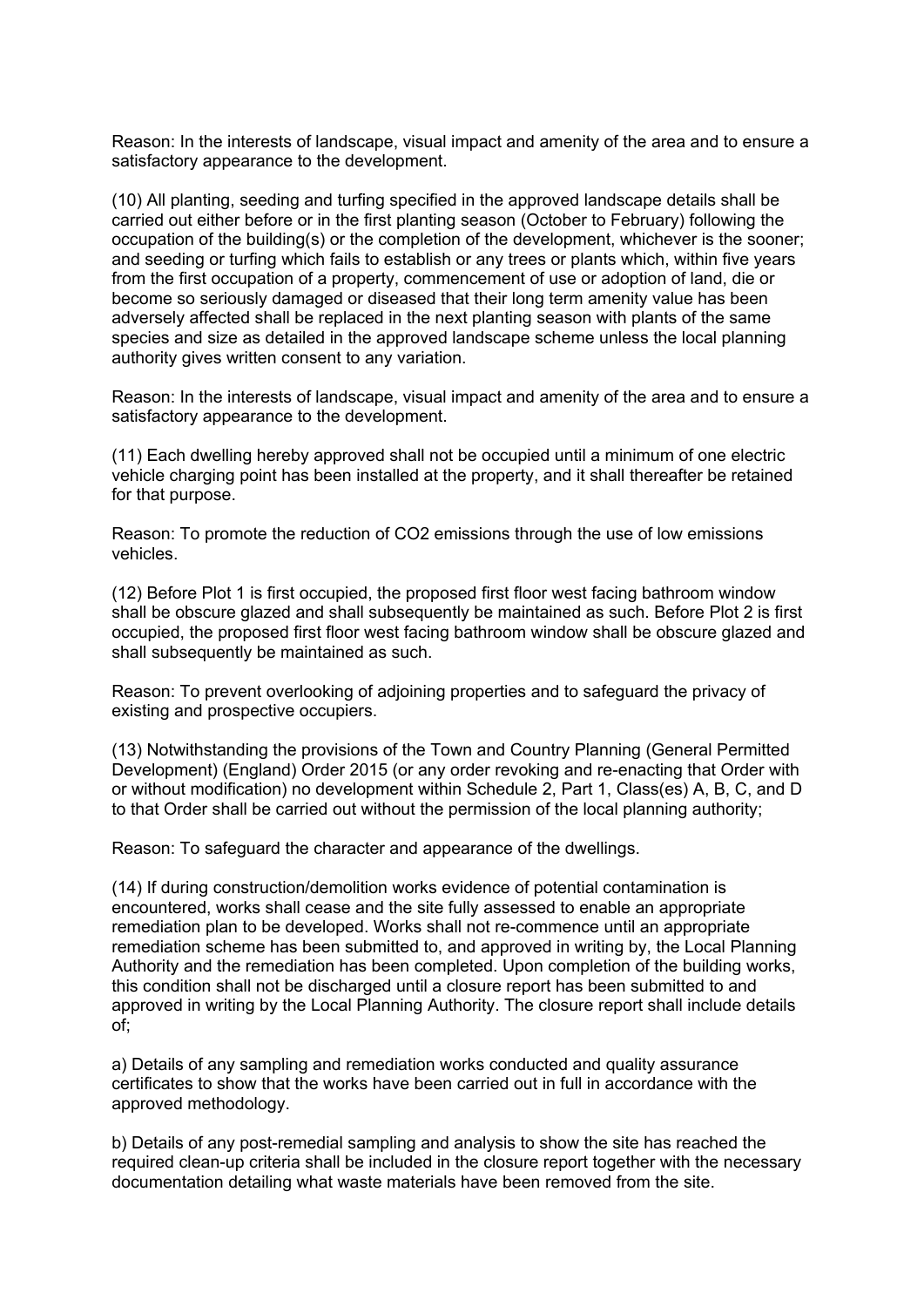c) If no contamination has been discovered during the build then evidence (e.g. photos or letters from site manager) to show that no contamination was discovered should be included.

Reason: In the interest of the protection of human health.

(15) The approved details of the parking/turning areas including the car barns shall be completed before the commencement of the use of the land or buildings hereby permitted and shall thereafter be kept available for such use. No development, whether permitted by the Town and Country Planning (General Permitted Development) (England) Order 2015 (or any order revoking and re-enacting that Order, with or without modification) or not, shall be carried out on the areas indicated or in such a position as to preclude vehicular access to them;

Reason: Development without adequate parking/turning provision is likely to lead to parking inconvenient to other road users and in the interests of road safety.

(16) The development hereby approved shall not commence above slab level until, full details of the following matters have been submitted to and approved in writing by the local planning authority:-

a) New external joinery in the form of large-scale drawings.

b) Details of the cowl for the Oast.

The development shall be carried out in accordance with the approved details;

Reason: To ensure an appropriate appearance to the buildings.

#### INFORMATIVES

(1) The granting of planning permission confers no other permission or consent in relation to the PROW and no works can be undertaken on a PROW without the express consent of the Highways Authority.

The Council's approach to this application

In accordance with paragraph 38 of the National Planning Policy Framework (NPPF), February 2019 the Council takes a positive and proactive approach to development proposals focused on solutions. We work with applicants/agents in a positive and creative way by offering a pre-application advice service, where possible, suggesting solutions to secure a successful outcome and as appropriate, updating applicants / agents of any issues that may arise in the processing of their application.

In this instance:

The applicant/agent was advised of minor changes required to the application and these were agreed.

The applicant/agent was provided with formal pre-application advice.

If your decision includes conditions, there is a separate application process to discharge them. You can apply online at, or download forms from, www.planningportal.co.uk (search for 'discharge of conditions').